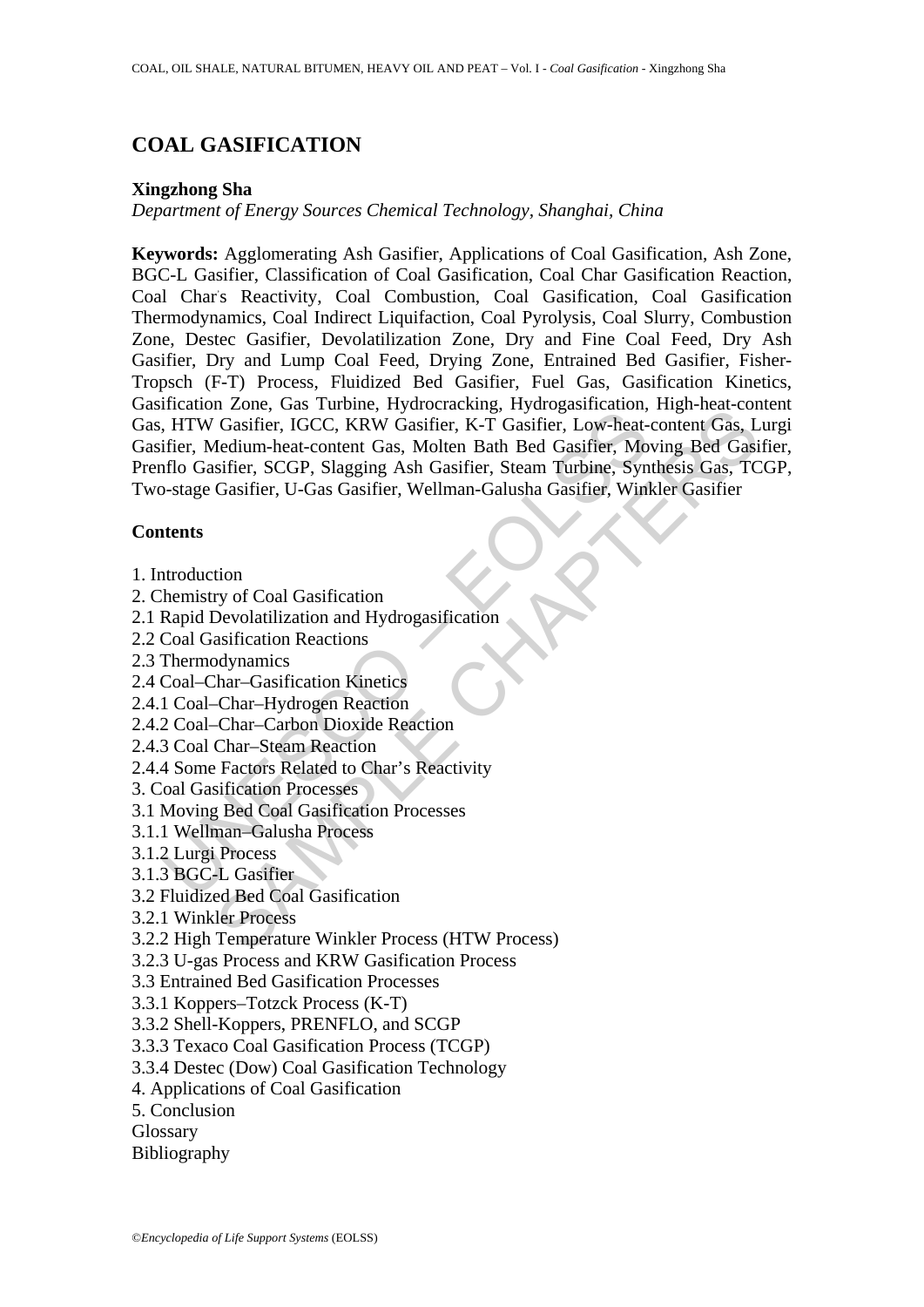### Biographical Sketch

### **Summary**

Coal gasification is one of the clean coal technologies. The purposes to convert coal into coal gas are stated in this article. The emphasis is put on integrated coal gasification combined cycle as one of the applications of coal gasification because of its higher efficiency and the greatest potential for meeting stringent emission control requirements. Coal gasification reactions, thermodynamics, and kinetics of gasification reactions are presented in brief. After coal gasification processes are divided into several categories, 4 types of coal gasification processes are demonstrated respectively, these are moving bed, fluidized bed, entrained bed, and molten bed. Some typical or advanced gasifiers introduced are restricted to these in commercial operation and those in large size pilot plant. They are Lurgi gasifier and BGC-L gasifier for the moving bed process, Winkler gasifier, HTW gasifier and U-Gas or KRW gasifier for the fluidized bed process, and the K-T gasifier, Prenflo, SCGP, TCGP and Dow gasifier for the entrained bed process. These gasifiers are discussed according to their methods for feeding coal and ash removal, principal operating conditions, gasification efficiency, and other process characteristics.

### **1. Introduction**

urge size pilot plant. They are Lurgi gasifier and BGC-L gasifier ress, Winkler gasifier, HTW gasifier and U-Gas or KRW gasifier process, and the K-T gasifier, Prenflo, SCGP, TCGP and Do ained bed process. These gasifiers is epilot plant. They are Lurgi gasifier and BGC-L gasifier for the moving<br>
imkler gasifier, HTW gasifier and U-Gas or KRW gasifier for the moving<br>
imkler gasifier, HTW gasifier and U-Gas or KRW gasifier for the fluid<br>
s.s Coal gasification, just as the term suggests, means that coal can be gasified into gas, which is then largely used as fuel gas or chemical feedstock, and sometimes used as industrial reducing gas, in other words coal can be converted into a more easily utilized gaseous form. The technology to convert coal into gas is hardly new and coal gasification has been developed and abandoned periodically during the past two centuries. Fuel gas was first produced commercially from coal in the early nineteenth century. In 1839 the first fixed-grate producer was introduced. In 1852 cyclic operation to produce water gas was invented. During 1900–1920 "the mechanical producer" was developed which in a sense had already reached its present form. The synthesis of ammonia and methanol from water gas grew strongly during 1920s. After the Second World War cheaper natural gas and oil displaced coal gas from many of its former user in the world except in South Africa and some developing countries. In response to the first oil crisis in 1973 the altered price and availability relationship between oil and coal increased a strong incentive in coal gasification technology, therefore, a lot of coal gasification processes had been developed. Some processes developed are quite successful; these processes are called the second-generation technology of coal gasification.

Why should coal be gasified? One reason for coal gasification is to make up the shortage in liquid and gaseous fuels. Now the world economy depends on energy provided principally by oil and natural gas, but in the twenty-first century world petroleum and natural gas production will begin to decline because of increasing world population and aspirations for an improvement in the quality of life. Therefore the need for a transition to other energy sources is necessary. Coal is an abundantly available energy source and coal gasification is a primary way to produce liquid fuels for transportation and gaseous fuels for heating and chemical production. Some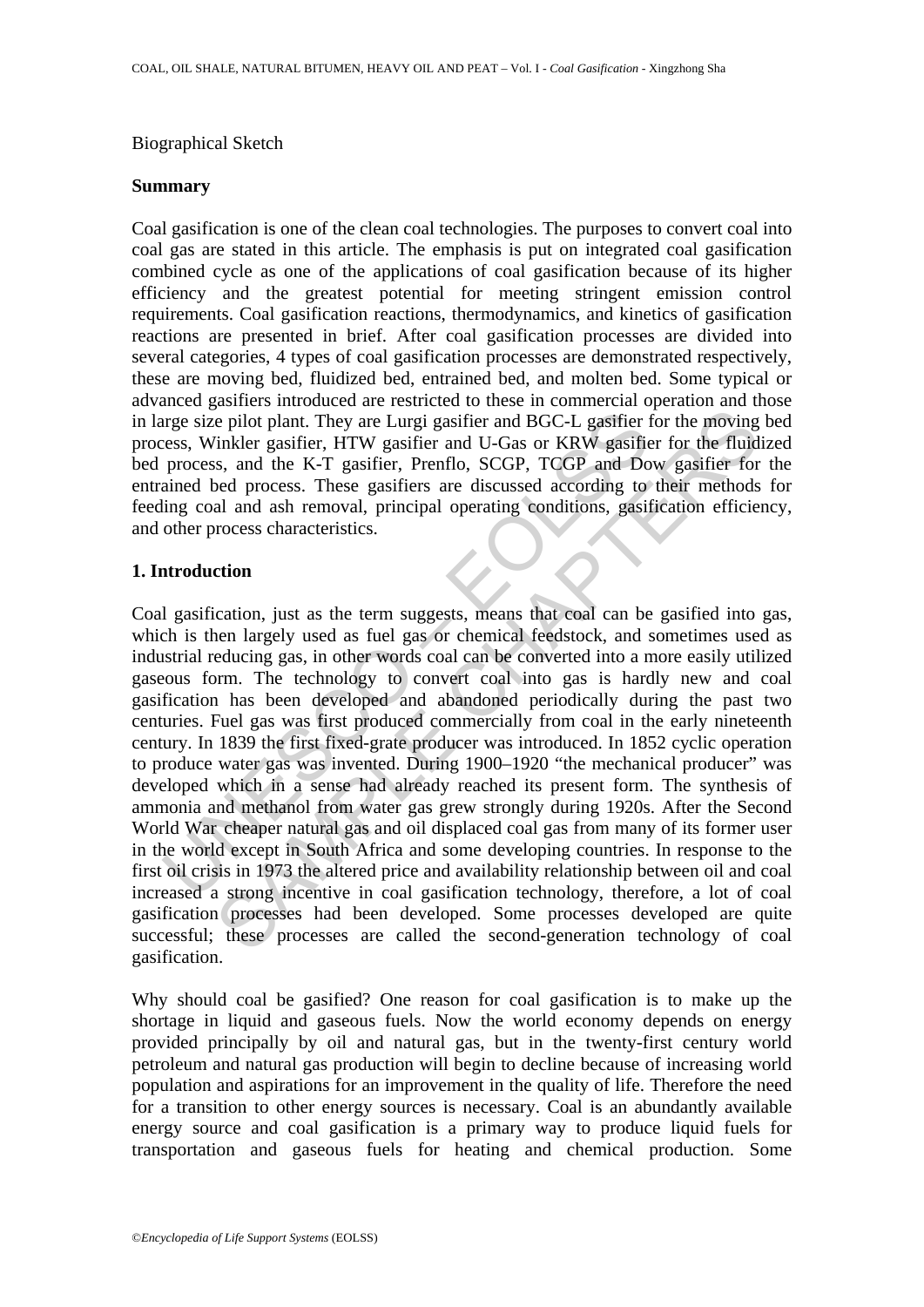technologies for producing liquid fuels and gaseous fuels have been commercialized for quite some years and some are still under development. In many cases these technologies are available, obstacles for commercial application have been the high cost. Another reason for coal gasification is necessity to develop advanced power generation system. The world electric utility industry has greatly depended on the relative abundance of coal. Clearly, the expanded use of coal is still vital to future electrical power generation and the expanded use of coal must be carried out in an environmentally acceptable and economically competitive manner. For conventional pulverized coal fired power plants, it is difficult to meet these requirements. As an advanced power generation system, integrated coal gasification combined cycle (IGCC) offers an attractive approach to produce electrical power at high efficiency and has shown the greatest potential for meeting stringent emission control requirements. Therefore coal gasification is a very important clean coal technology from the viewpoint of sustainable development. We should pay attention to coal gasification technology and its applicable technologies.

ustainable development. We should pay attention to coal gastificatipplicable technologies.<br>
1 gas is a mixture of gases. This mixture is usually made up of<br>
1), hydrogen (H<sub>2</sub>), carbon dioxide (CO<sub>2</sub>), nitrogen (N<sub>2</sub>), an Coal gas is a mixture of gases. This mixture is usually made up of carbon monoxide (CO), hydrogen  $(H_2)$ , carbon dioxide  $(CO_2)$ , nitrogen  $(N_2)$ , and varying amounts of methane (CH4). Coal gas is classified by heating value. Low-heat-content (also termed low-Btu) gas has a heating value below 7 MJ m<sup>-3</sup> and is mainly a mixture of nitrogen and carbon dioxide, with the combustible components, i.e. carbon monoxide, hydrogen, and methane. High-heat-content (or high Btu) gas has a heating value about 37MJ m<sup>-3</sup> and consists mainly of methane. The gas is also called substitute or synthetic natural gas or SNG. Medium-heat-content (or medium Btu) gas has a heating value between 7 and 15 MJ m<sup>-3</sup>. Gas at the lower end of this range consists of carbon monoxide and hydrogen, while gas at the higher end contains more methane.



Figure1. Coal gasification process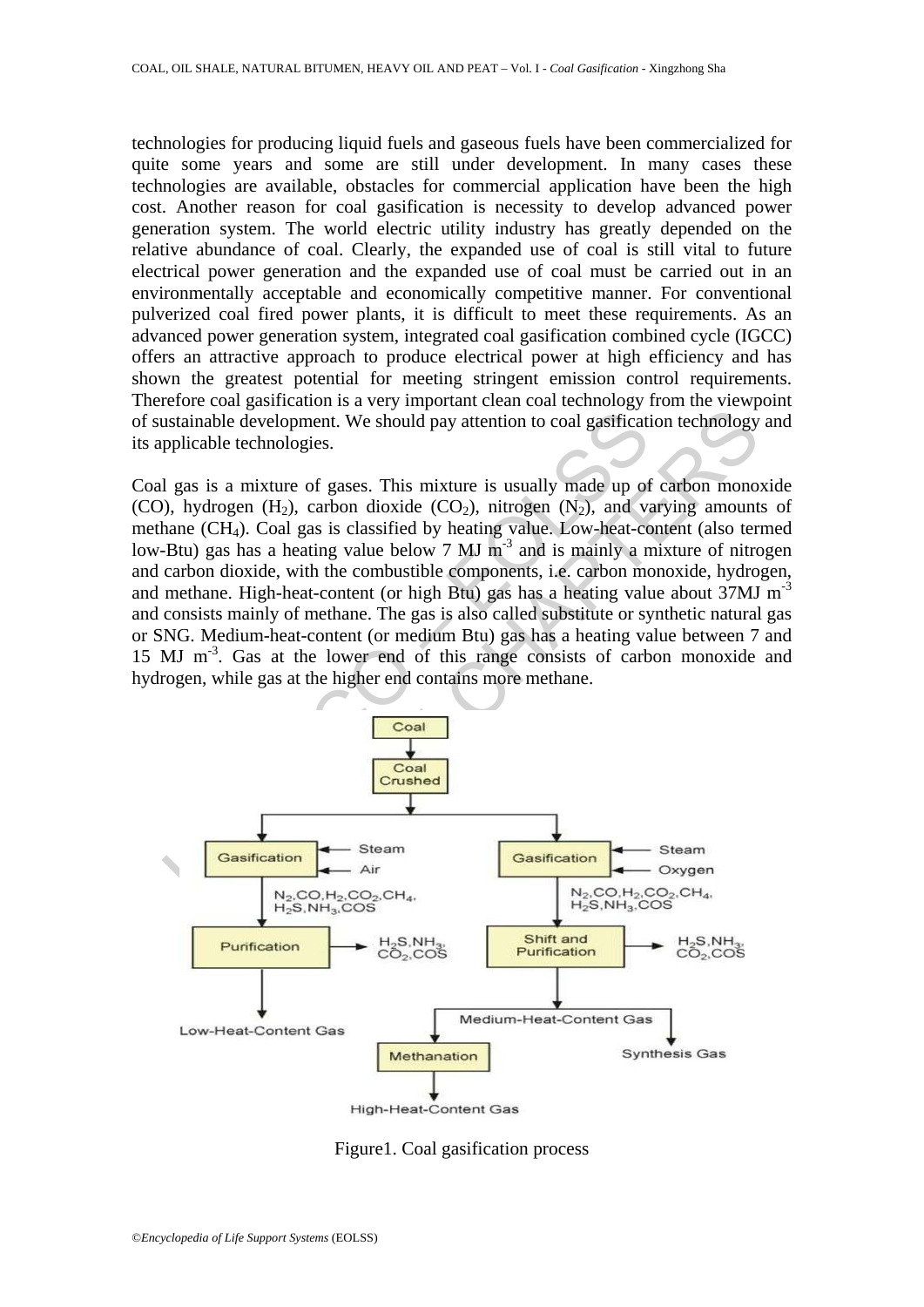The production of each of these gases is shown in Figure 1.

Coal is first crushed and sometimes dried, then fed into gasifier, in which coal reacts with steam and either air or oxygen. The gasification reaction usually occurs at high temperatures from 800 to 1900°C and high pressure up to 10 MPa. When coal is burned with less than a stoichiometric quantity of air, with or without steam, the product is lowheat-content gas, which after purification can be used as fuel gas. Utilizing oxygen in place of air produces medium-heat-content gas. The gas produced is used as synthetic gas; some of CO in gas must be reacted with steam to get additional hydrogen. This step is called shift conversion, which sets up the proper ratio of gaseous components depending on the requirements of different synthetic gases for producing liquid fuels, SNG, ammonia, or methanol.

### **2. Chemistry of Coal Gasification**

The instituted point and the evolutions in the summer in the section.<br>
In gasification involves two distinct stages, i.e. devolatilization<br>
fication. Devolatilization occurs quite rapidly as the coal is here<br>
ing this peri try of Coal Gasification<br>ication involves two distinct stages, i.e. devolatilization followed by<br>i. Devolatilization occurs quite rapidly as the coal is heated above 40<br>s period, the coal structure is altered, producing so Coal gasification involves two distinct stages, i.e. devolatilization followed by char gasification. Devolatilization occurs quite rapidly as the coal is heated above 400°C. During this period, the coal structure is altered, producing solid char, tars, condensable liquids, and light gases. The distributions of devolatilization product under various heating conditions had been determined. It is found that devolatilization products in an inert gas atmosphere are very different from those in an atmosphere containing hydrogen at elevated pressure. After devolatilization char then gasifies at a lower rate, the specific reactions that take place during this second stage depending on the gasification medium.

### **2.1 Rapid Devolatilization and Hydrogasification**

In an inert-gas atmosphere, coal pyrolysis is divided into three overall processes. Initially, the coal undergoes a kind of depolymerization reaction that leads to the formation of a metastable intermediate product. The product then undergoes cracking and recondensation to result in the evolution of primary gases and oils, yielding semichar. After the rate of devolatilization has passed a maximum, the third reaction, in which the semichar is converted to char primarily through the evolution of hydrogen, becomes important.

In a hydrogen atmosphere at elevated pressure, additional yields of methane or other light gaseous hydrocarbon can result during the initial coal gasification stage from: (a) direct hydrogenation of coal or semichar because of active intermediate formed in coal structure after coal pyrolysis. The direct hydrogenation should also result in an increase in the amount of coal carbon that is gasified, (b) the hydrogenation of other gaseous hydrocarbons, oils, tars, and carbon oxides.

The kinetics of the rapid-rate reaction between gaseous hydrogen and the active intermediate has been studied. It is shown that direct hydrogenation depends on hydrogen partial pressure  $(P_{H2})$ . Greatly increased gaseous hydrocarbons produced during the initial coal gasification stage are extremely important in processes to convert coal into SNG. Several coal hydrogasification processes had been designed and tested and had shown significant increase in overall process efficiency.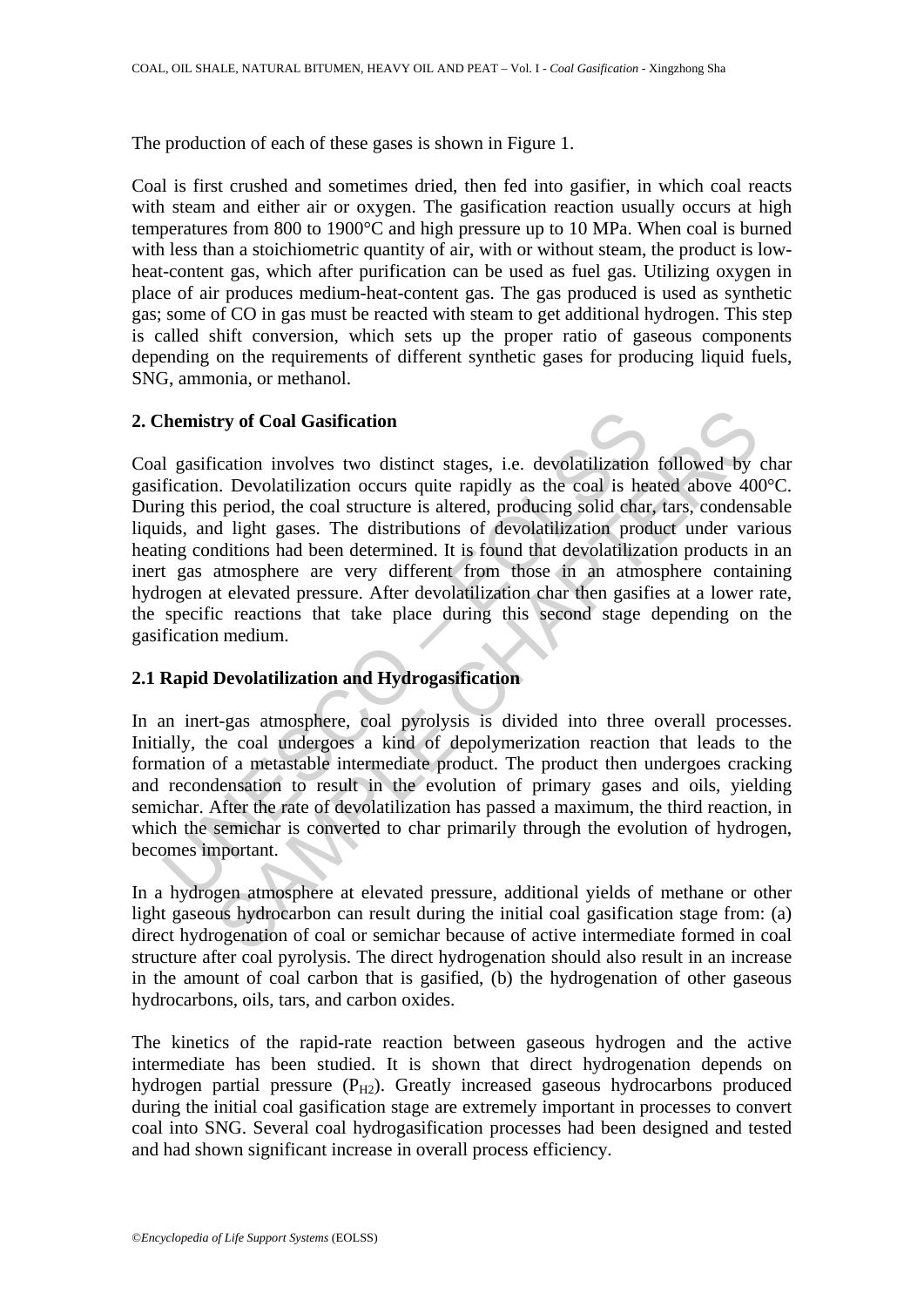### **2.2 Coal Gasification Reactions**

When coal is gasified under practical conditions of coal gasification, following reactions will take place during gasification:

$$
Coal \xrightarrow{\text{Pypolysis}} Char(C) + Coal \text{ volatiles} (VM)
$$
 (1)

$$
VM + H_2 \xrightarrow{Hydrocracking} CH_4 - \Delta H
$$
 (2)

$$
VM + H_2O \xrightarrow{Gasification} CO + H_2 + \Delta H
$$
 (3)

$$
C + 2H_2 \xrightarrow{Hydrogasification} C H_4 - \Delta H
$$
\n
$$
C + H_2O \xrightarrow{Gasification} C O + H_2 + \Delta H
$$
\n
$$
C + CO_2 \xrightarrow{Gasification} 2CO + \Delta H
$$
\n
$$
C O + H_2O \xrightarrow{Shift Conversion} C O_2 + H_2 - \Delta H
$$
\n
$$
C + O_2 \xrightarrow{Combustion} C O_2 - \Delta H
$$
\nCoal volatiles include all gases, tar, and light gaseous hydrocarbon. The pyroly reaction occurs under all conditions of gasification. The tar undergoes hydrocrackia and gasification reactions producing CH<sub>4</sub>, H<sub>2</sub>, and CO. The char undergoe hydrogasification and gasification reactions producing CH<sub>4</sub>, H<sub>2</sub>, and CO. The shift conversion reaction takes place under all conditions of gasification. Sulf nitrogen, and oxygen present in coal are converted to H<sub>2</sub>S, NH<sub>3</sub>, and organic compour containing sulfur and nitrogen and H<sub>2</sub>O respectively. The extent of coal conversi depends on thermodynamics and kinetics of these reactions.

\n2.3 Thermodynamics

\nThe gasification reactions 5 and 6 are endothermic with an enthalpy  $\Delta H$  of about 12160 KJ mol<sup>-1</sup>. They are favored at high temperature above 1000<sup>o</sup>K. The shift reacti

Coal volatiles include all gases, tar, and light gaseous hydrocarbon. The pyrolysis reaction occurs under all conditions of gasification. The tar undergoes hydrocracking and gasification reactions producing  $CH_4$ ,  $H_2$ , and CO. The char undergoes hydrogasification and gasification reactions producing  $CH<sub>4</sub>$ ,  $H<sub>2</sub>$ , and CO.

The shift conversion reaction takes place under all conditions of gasification. Sulfur, nitrogen, and oxygen present in coal are converted to  $H_2S$ ,  $NH_3$ , and organic compounds containing sulfur and nitrogen and H<sub>2</sub>O respectively. The extent of coal conversion depends on thermodynamics and kinetics of these reactions.

## **2.3 Thermodynamics**

The gasification reactions 5 and 6 are endothermic with an enthalpy ΔH of about 120- 160 KJ mol<sup>-1</sup>. They are favored at high temperature above  $1000^\circ$ K. The shift reaction and the hydrogasification reaction are moderately exothermic with an enthalpy ΔH of about 32-88 KJ mol<sup>-1</sup>. They are favored at low temperatures below  $1000^\circ$ K. The combustion reaction 8 is a strong exothermic reaction with an enthalpy Δ*H* of about  $376$ KJ mol $^{-1}$ .

The equilibrium constants of reaction 8 show that the reaction has no significant thermodynamic limitations at temperature up to 2500°K. Under practical conditions of coal gasification, the combustion reaction proceeds to completion while the gasification reactions and shift reaction approach pseudoequilibrium.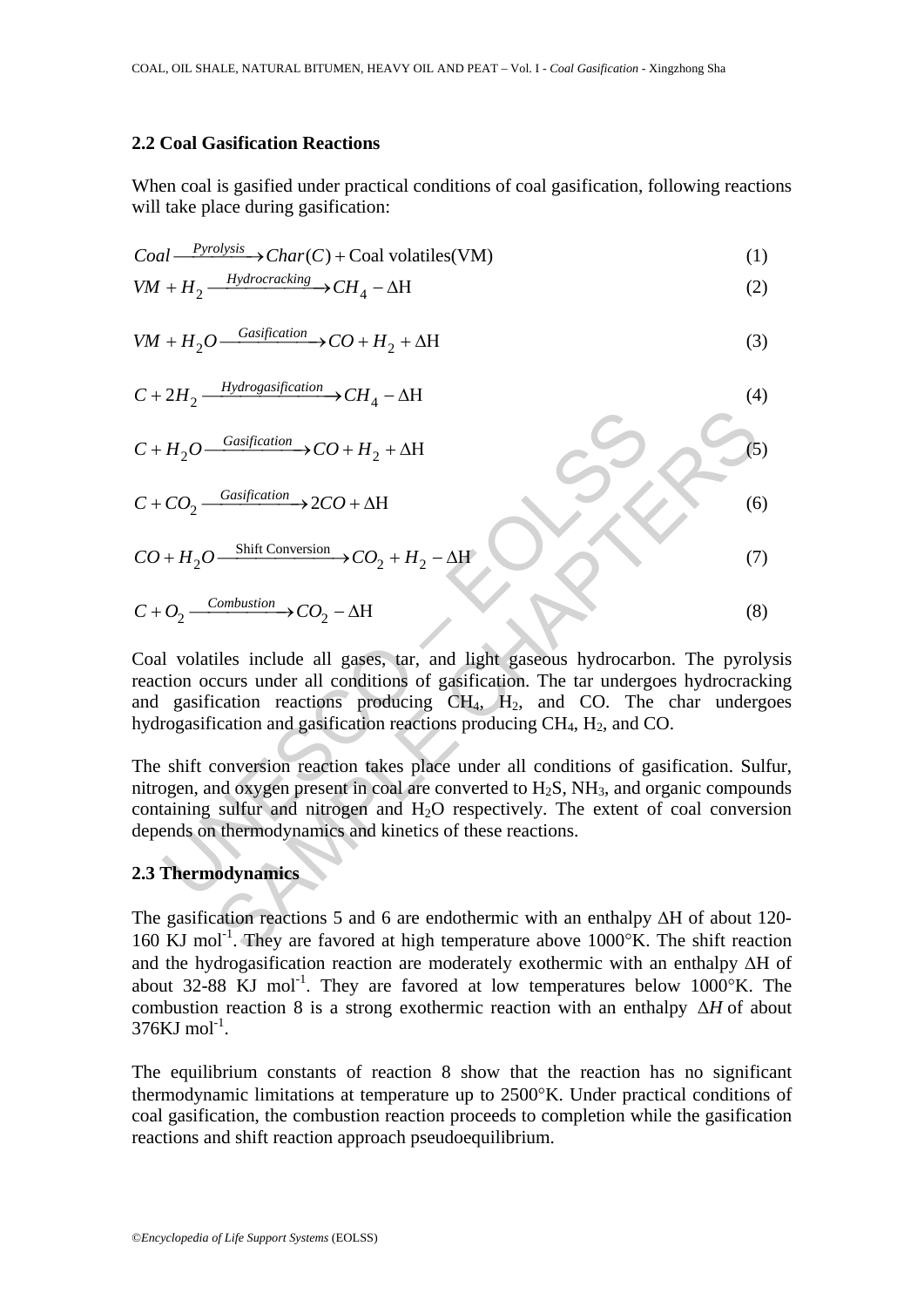#### **2.4 Coal–Char–Gasification Kinetics**

Although the initial coal-gasification stage is completed in seconds or even less at elevated temperatures, the subsequent gasification of the coal chars produced at the initial coal-gasification stage is much slower, requiring minutes or hours to obtain significant conversions under practical conditions. Since reactor designs for commercial gasifiers are largely dependent on coal char, i.e. coal char reactivity, the kinetics of coal char gasification systems has been extensively investigated. Some results about coal char gasification reaction 4, 5, and 6 will be introduced respectively here.

### **2.4.1 Coal–Char–Hydrogen Reaction**

For the gasification of coal chars in pure hydrogen, gasification rates have been given by equation (1):

(9)

$$
w = \frac{dx/dt}{1 - x} = \frac{k_H P_{H_2}^2}{1 + K_H P_{H_2}}
$$

where  $k_H$ ,  $K_H$  =kinetic parameters that depend on temperature and the reactivity of the char;  $P_{H_2}$  = hydrogen partial pressure; and *w* = specific carbon gasification rate (min<sup>-1</sup>). Based on equation (1) gasification rates increase significantly with increasing hydrogen partial pressure. At sufficiently high hydrogen partial pressures, the reaction rates increase almost linearly with pressures.

### **2.4.2 Coal–Char–Carbon Dioxide Reaction**

quation (1):<br>  $\frac{dx}{1-x} = \frac{k_H P_{H_2}^2}{1 + K_H P_{H_2}}$ <br>
re  $k_H$ ,  $K_H$  = kinetic parameters that depend on temperature and t<br>  $\therefore P_{H_2}$  = hydrogen partial pressure; and  $w =$  specific carbon gasificant<br>
ed on equation (1) gasif  $K_H$  = kinetic parameters that depend on temperature and the reactivity of<br>  $K_H$  = kinetic parameters that depend on temperature and the reactivity of<br>  $K_H$  = kinetic parameters that depend on temperature and the reactivi Reaction 6 is significantly different from reaction 4. At atmospheric conditions, for example, reaction rate in pure carbon dioxide is generally greater than rate in pure hydrogen by a factor of  $10^2$  to  $10^3$ . The reaction rate depends mainly on temperature and pressure. The reaction rates increase with temperature. Arrhenius activation energies of char-CO<sub>2</sub> reaction for different chars have been found to vary from 80 to 200 KJ mol<sup>-1</sup>. Many researchers have used Langmuir type adsorption equations to represent gasification rate as follows:

$$
w = \frac{dx/dt}{1 - x} = \frac{k_C P_{CO_2}}{1 + K_{C,1} P_{CO} + K_{C,2} P_{CO_2}}
$$
(10)

where  $k_C$ ,  $K_{C,1}$ ,  $K_{C,2}$  = kinetic parameters that depend on temperature and the reactivity of char, and  $P_{CO}$ ,  $P_{CO_2}$  = carbon monoxide and carbon dioxide partial pressures. Based on this equation, it is seen that reaction rates increase with  $P_{CO2}$  only at relatively lower pressure levels and then to plateau at pressures less than approximately 1 MPa. Carbon monoxide is the principal product of the reaction and its concentration may have inhibiting effect on the rate.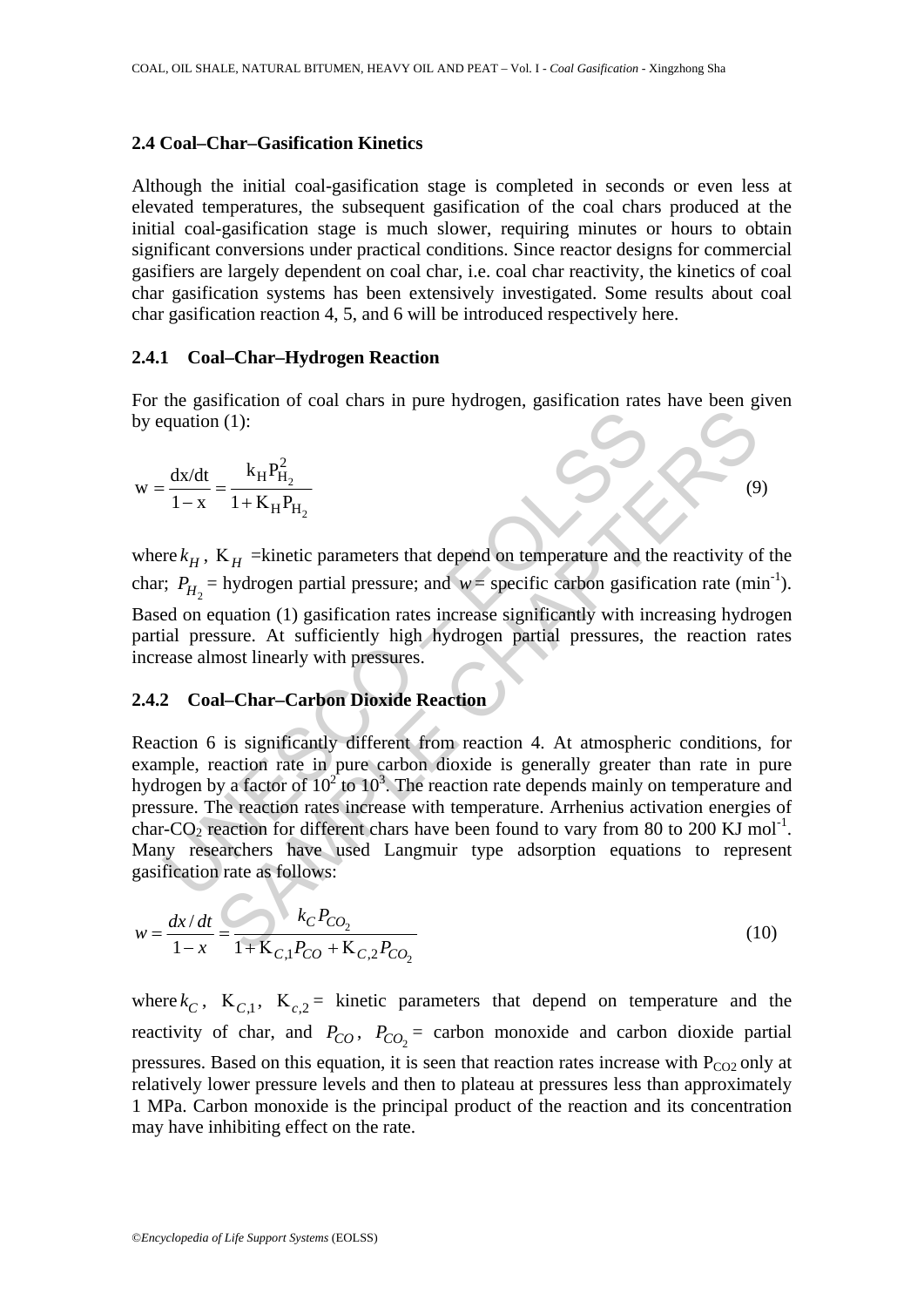### **2.4.3 Coal Char–Steam Reaction**

The reaction is very similar to char-carbon dioxide reaction in many respects. The reaction rate is faster than coal char-carbon dioxide reaction. The rate of this reaction also depends mainly on temperature and pressure. Specific rates in steam of different coal chars increase with temperature. Arrhenius activation energies of char-steam reaction for different chars have been found to vary from 100 to 200 KJ mol<sup>-1</sup>. The rates increase with steam pressure but become independent at pressures higher than 1 MPa. In general, a similar Langmuir type equation is used to represent gasification rate for this reaction. Therefore carbon monoxide and hydrogen as reaction products may have retarding effect on the reaction rate.

## **2.4.4 Some Factors Related to Char's Reactivity**

reactivity of char produced in the pyrolysis step depends on nat<br>reactivity of char increases with oxygen content of parent coal<br>on content. In general, coal chars produced from low rank coals<br>in chars from high rank coals The action of that produced in the pyrolysis step depends on nature of parent tity of char increases with oxygen content of parent coal but decreases with and per control of char increases with oxygen content of parent coa The reactivity of char produced in the pyrolysis step depends on nature of parent coal. The reactivity of char increases with oxygen content of parent coal but decreases with carbon content. In general, coal chars produced from low rank coals are more reactive than chars from high rank coals. The reactivity of char from low rank coal may be influenced by catalytic effect of mineral matter in char. The reactivity of char decreases as the carbon content of parent coal increases. As the carbon content of coal increases, the reactive functional groups present in coal decrease and the coal substance becomes more aromatic and cross-linked in nature. Therefore chars obtained from high rank coals contain less amount functional groups and larger amount of aromatic and crosslinked structures, which reduce reactivity.

The reactivity of char also depends upon thermal treatment it receives during its formation from the parent coal. It is found that specific gasification rate of char decreases as the char preparation temperature increases. That is due to the decrease in active surface areas of char. Therefore a change of char preparation temperature may change the chemical nature of char, which in turn may change the gasification rate.

Chars have higher surface areas when compared with parent coals. The surface area changes as char undergoes gasification. The surface area increases with carbon conversion, reaches maximum and then decreases. These changes in turn affect gasification rates. In general, reactivity increases with the increase in surface area. The initial increase in surface area appears to be caused by cleanup and widening of pores. The decrease in surface area at high carbon conversion may be due to coalescence of pores, which ultimately leads to collapse of the pore structure.

The reactivity of char may be influenced by catalytic effect of mineral matter in char. It is found that the reactivities of lignite chars obtained from lignites initially treated in acid were in general much lower than the corresponding reactivities exhibited by lignite chars derived from untreated lignite. But this phenomenon was not observed with several bituminous and subbituminous coal chars. This behavior apparently resulted from a catalytic effect of sodium or calcium combined with carboxyl functional groups in the organic structure of lignite. Since the concentration of carboxyl functional groups decreases significantly with increasing coal rank, this catalytic effect would predominate in lignite and would decrease rapidly with increasing coal rank.